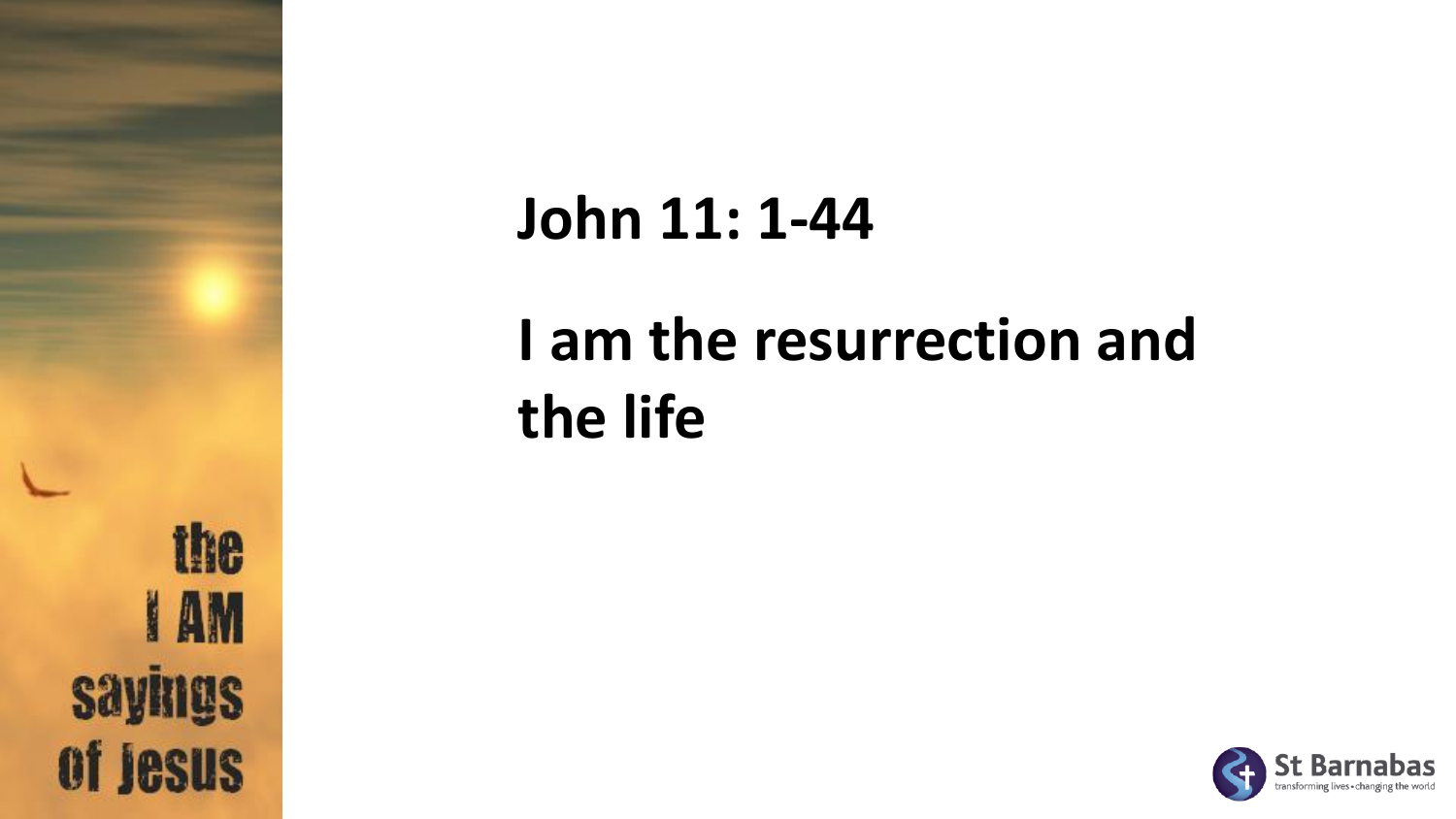**ihe AM** of lesus

**Now a man named Lazarus was sick. He was from Bethany, the village of Mary and her sister Martha. (This Mary, whose brother Lazarus now lay sick, was the same one who poured perfume on the Lord** 

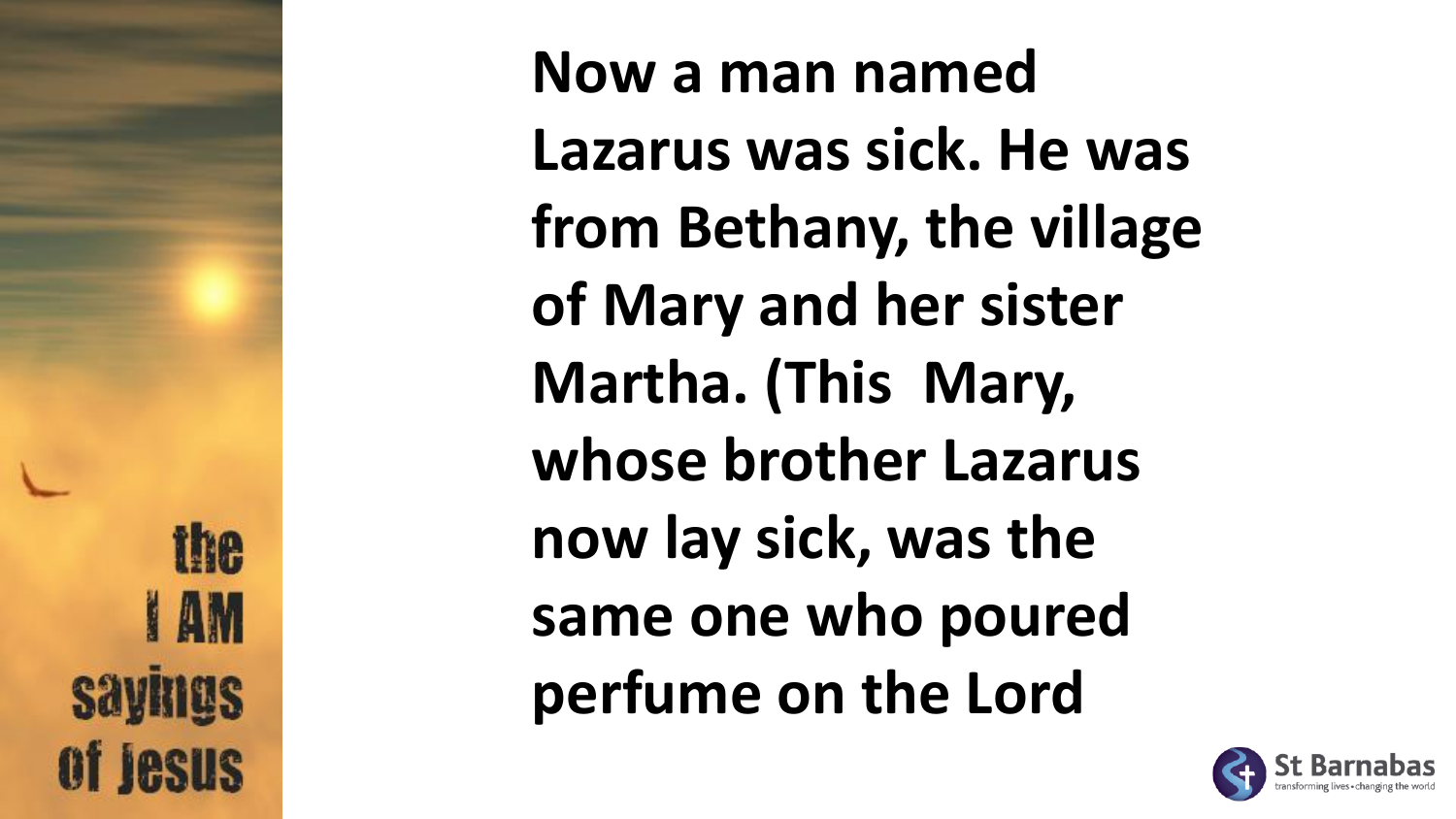the **AM** of **jesus**  **and wiped his feet with her hair.) So the sisters sent word to Jesus, "Lord, the one you love is sick." When he heard this, Jesus said, "This sickness will not end in death. No, it is for God's glory so that God's Son may be glorified through it."**

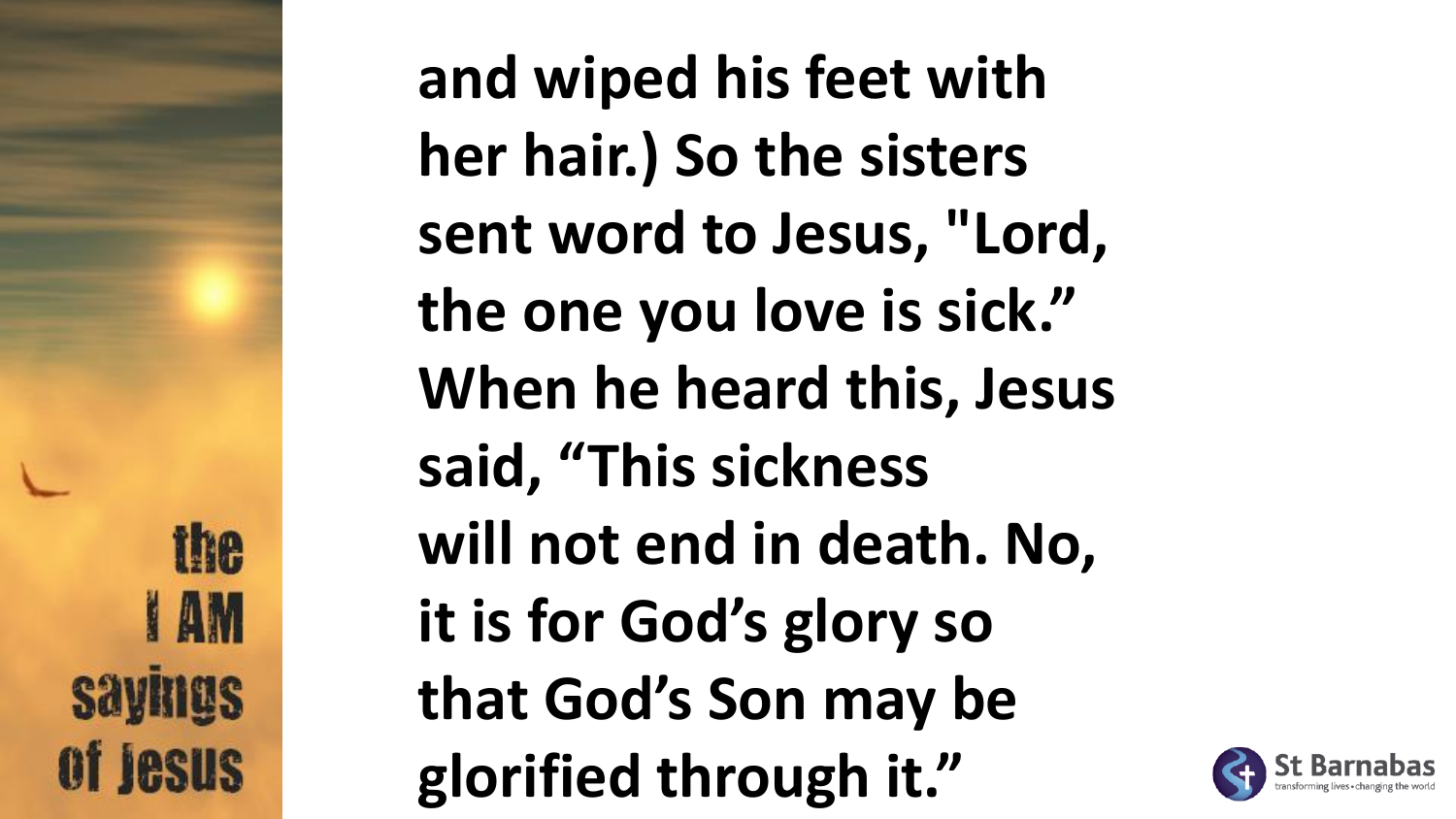ihe **AM** of **Jesus**  **Now Jesus loved Martha and her sister and Lazarus.**

**So when he heard that Lazarus was sick, he stayed where he was two more days, and then he said to his disciples, "Let us go back to Judea."**

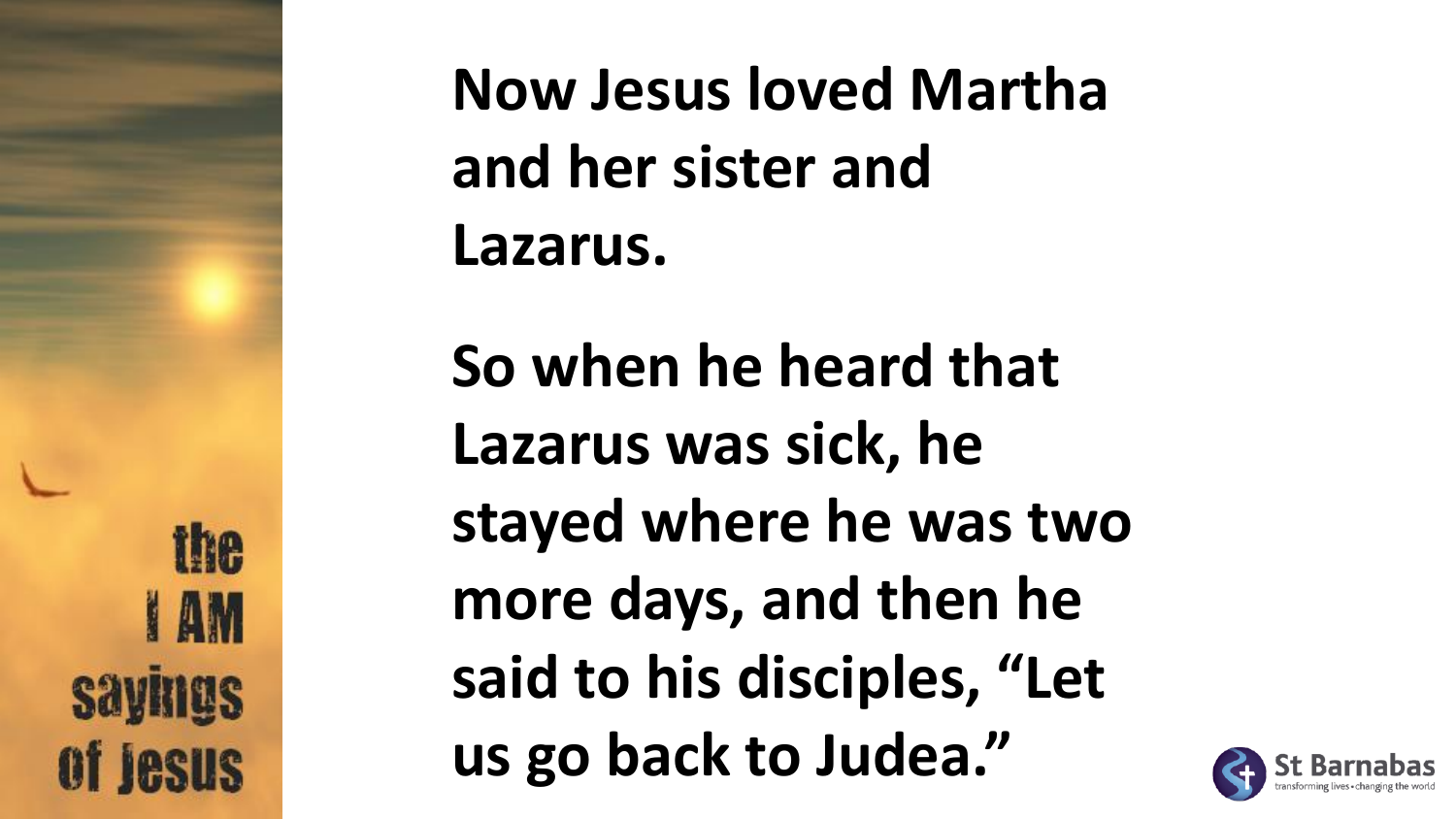fhe **JAM Savinus** of **jesus**  **"But Rabbi," they said, "a short while ago the Jews there tried to stone you, and yet you are going back?" Jesus answered, "Are there not twelve hours of daylight? Those who walk in the daytime will not stumble, for they see by this world's light.**

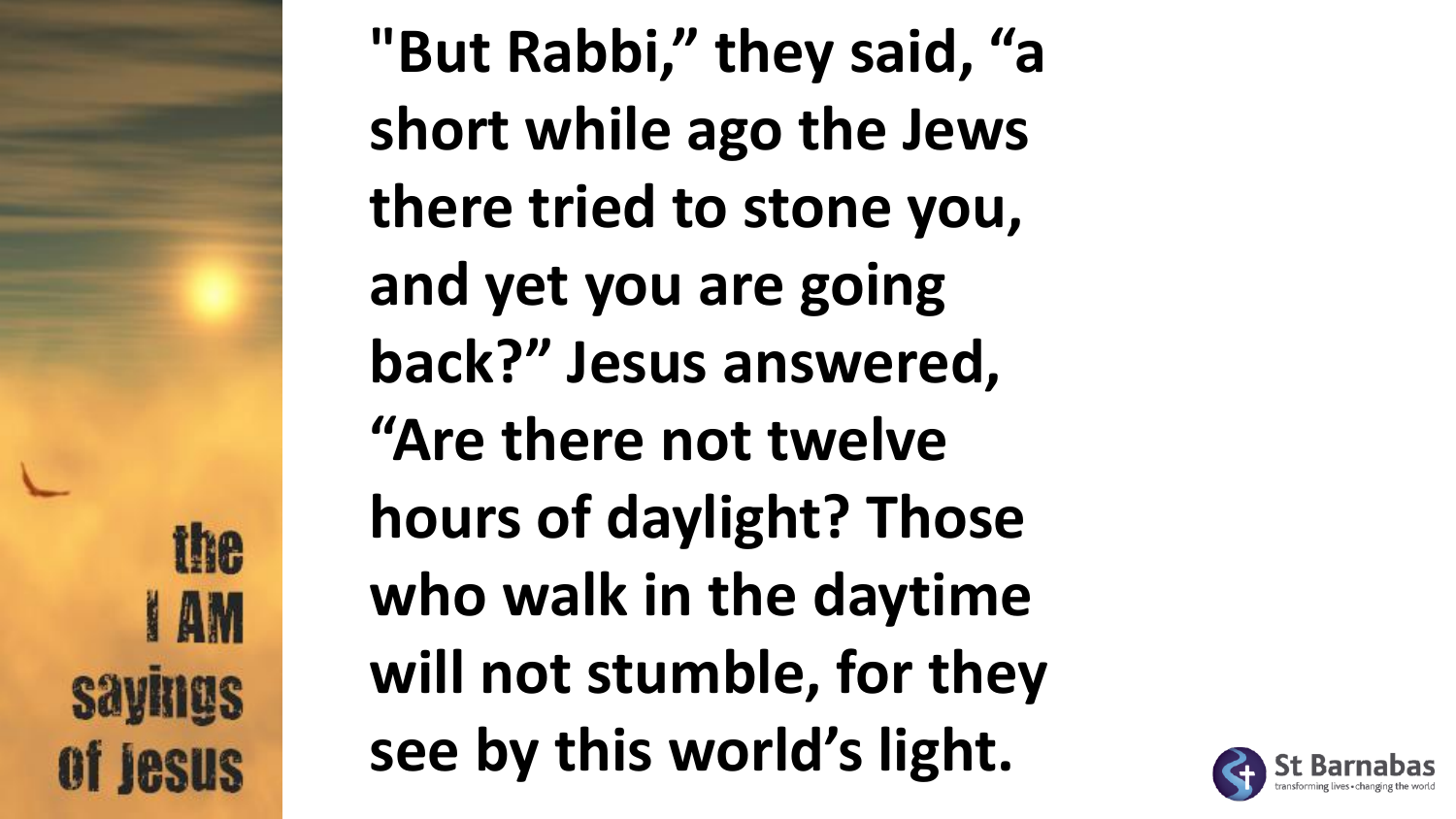the **I** AM

**It is when people walk at night that they stumble, for they have no light."**

**After he had said this, he went on to tell them, "Our friend Lazarus has fallen asleep; but I am going there to wake him up."**

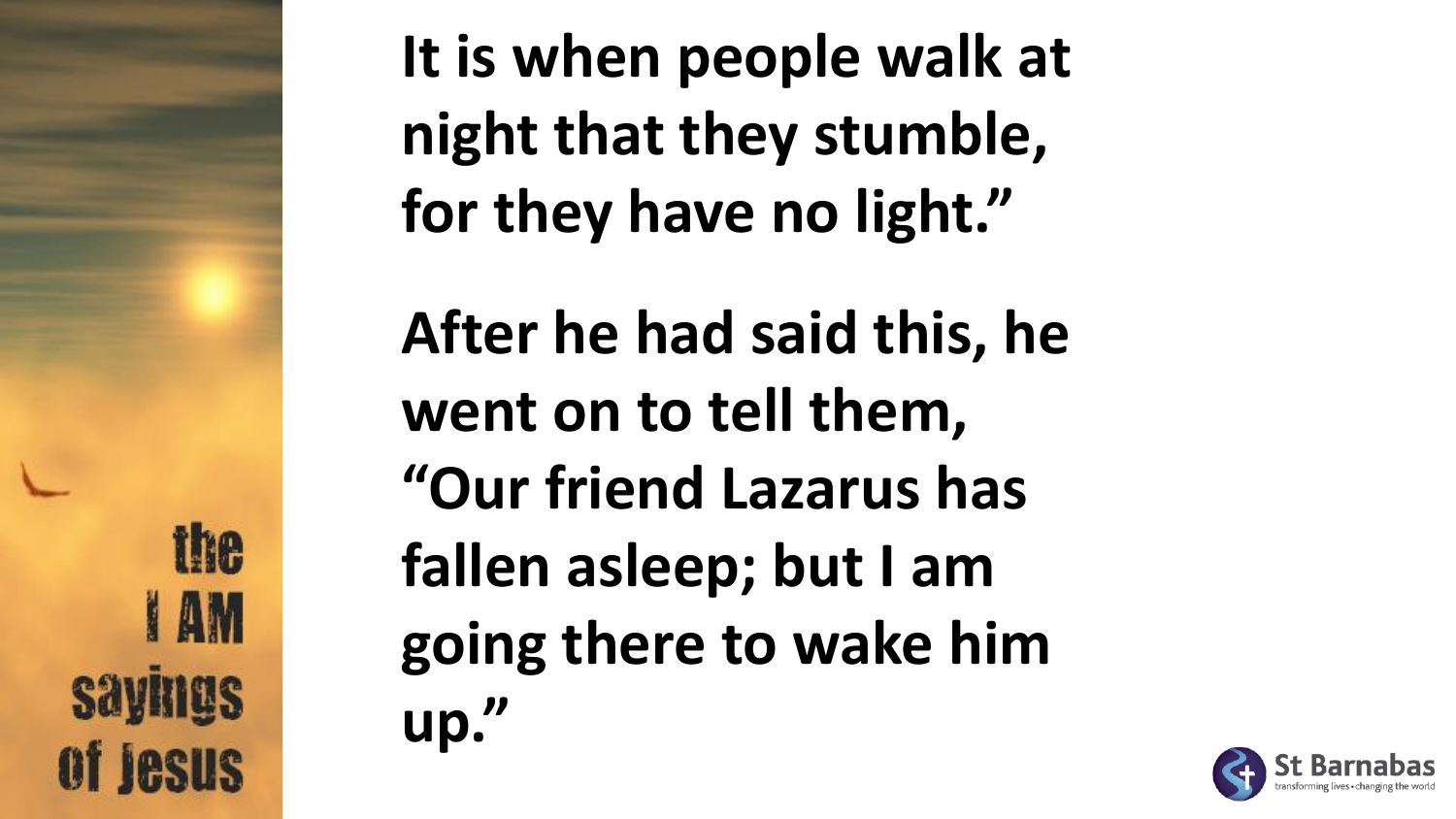ihe **AM** of **Jesus**  **Jesus had been speaking of his death, but his disciples thought he meant natural sleep. So then he told them plainly, "Lazarus is dead, and for your sake I am glad I was not there, so that you may believe. But let us go to him."**

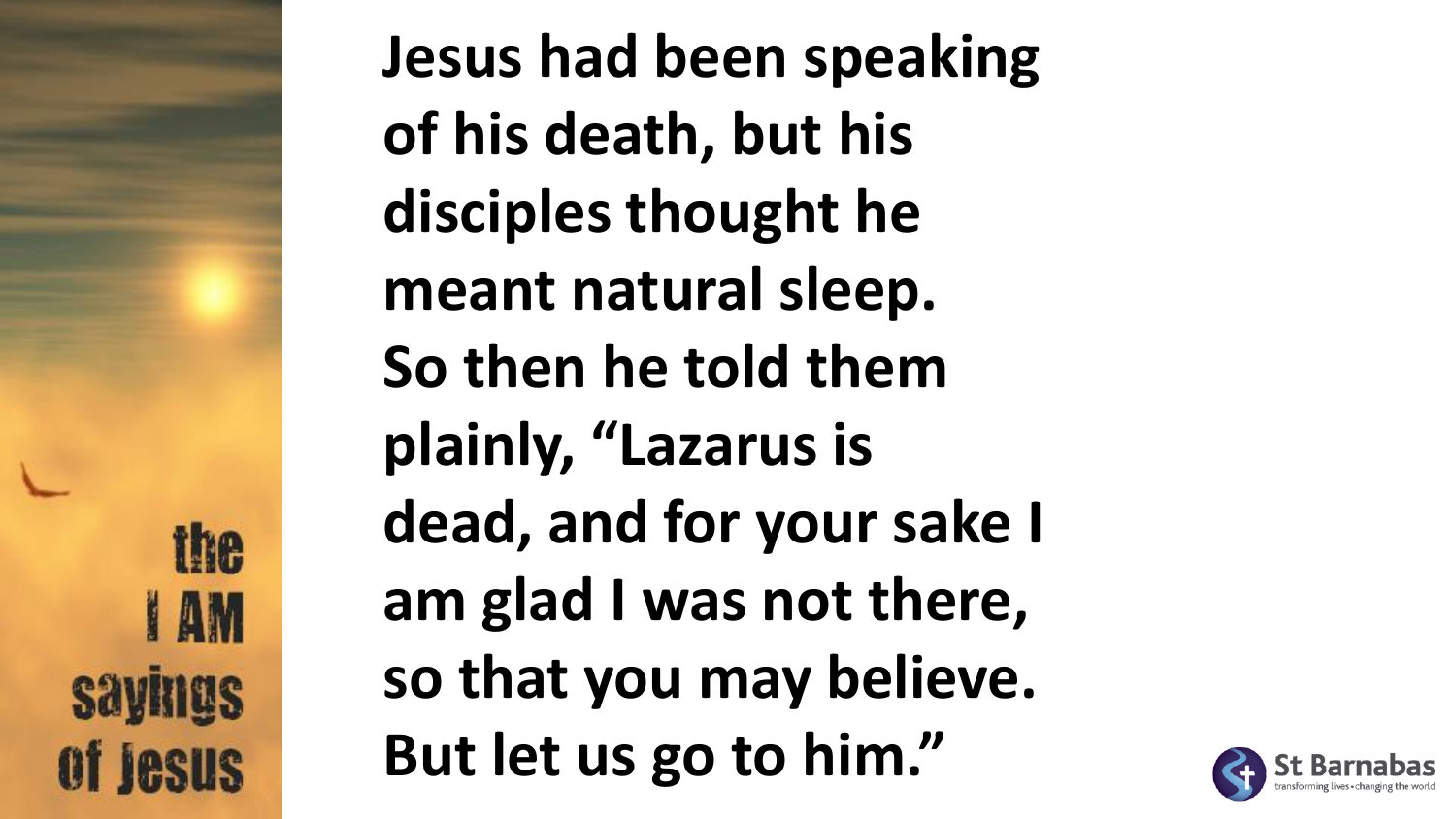the **AM Savings** of **Jesus**  **Then Thomas (also known as Didymus) said to the rest of the disciples, "Let us also go, that we may die with him."**

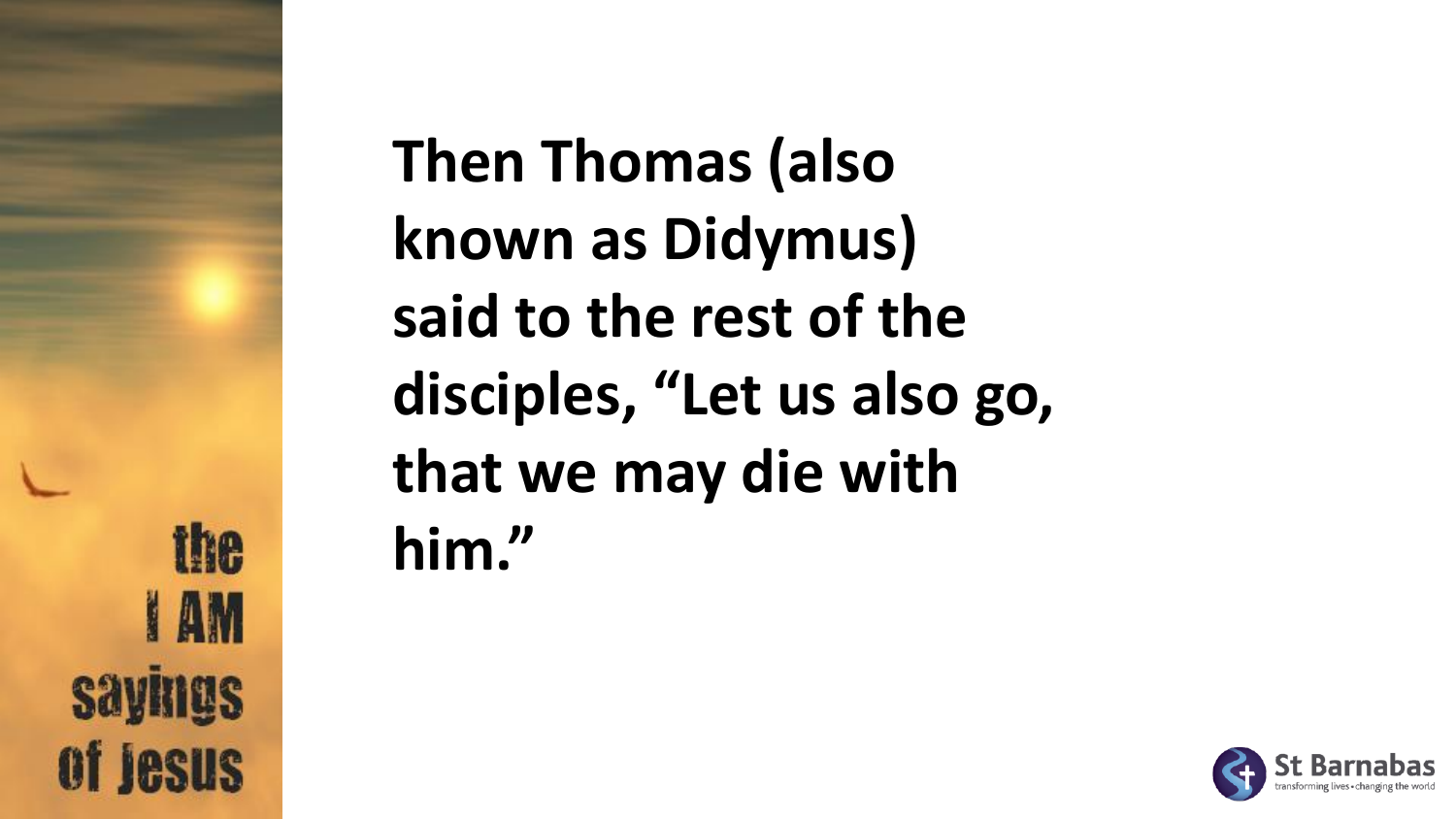ihe **JAM** of lesus

**On his arrival, Jesus found that Lazarus had already been in the tomb for four days. Now Bethany was less than two miles from Jerusalem and many Jews had come to Martha and Mary to comfort them in the loss of their brother.**

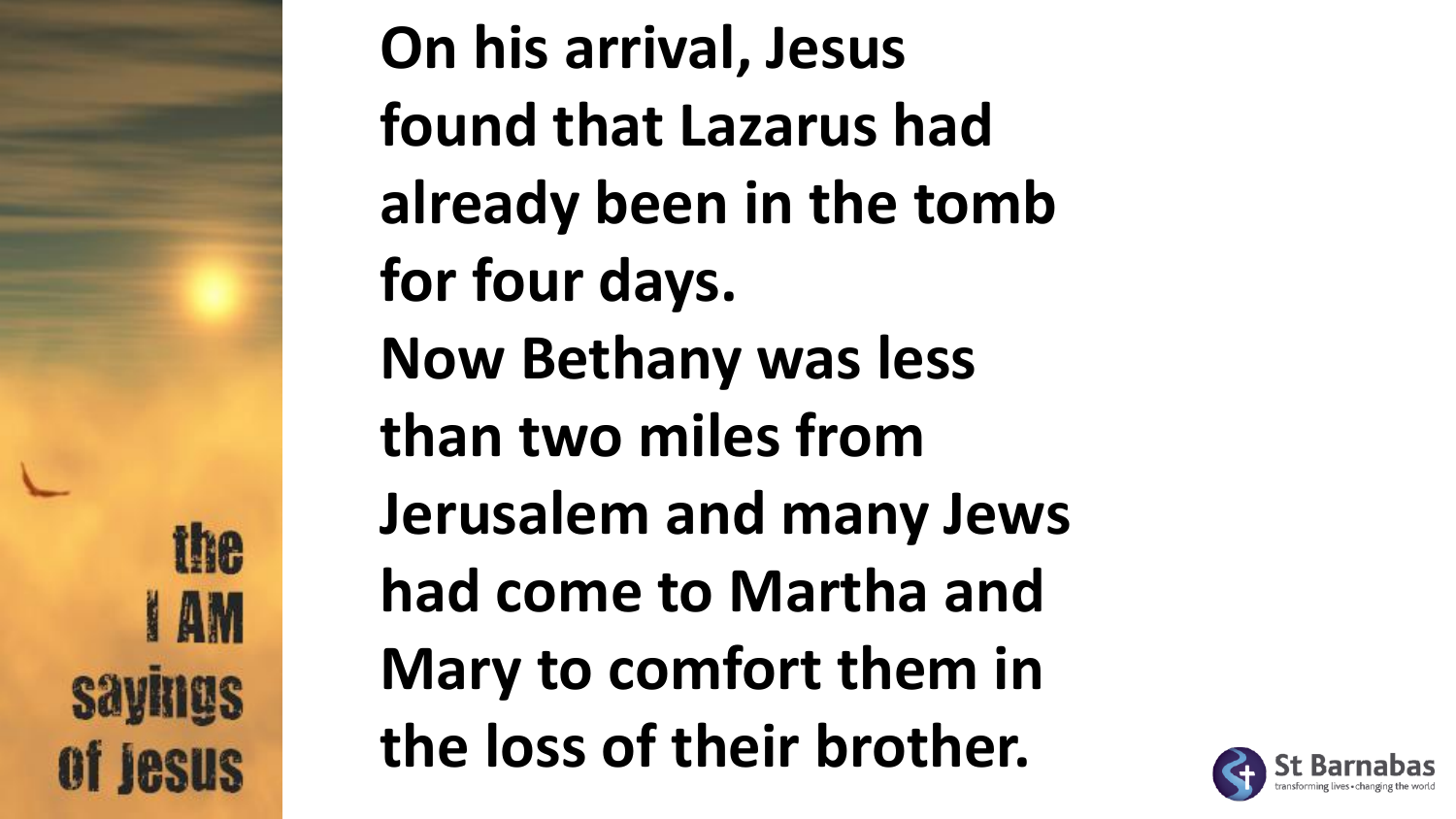the **JAM** of **Jesus** 

**When Martha heard that Jesus was coming, she went out to meet him, but Mary stayed at home.** "**Lord," Martha said to Jesus, "if you had been here, my brother would not have died.** 

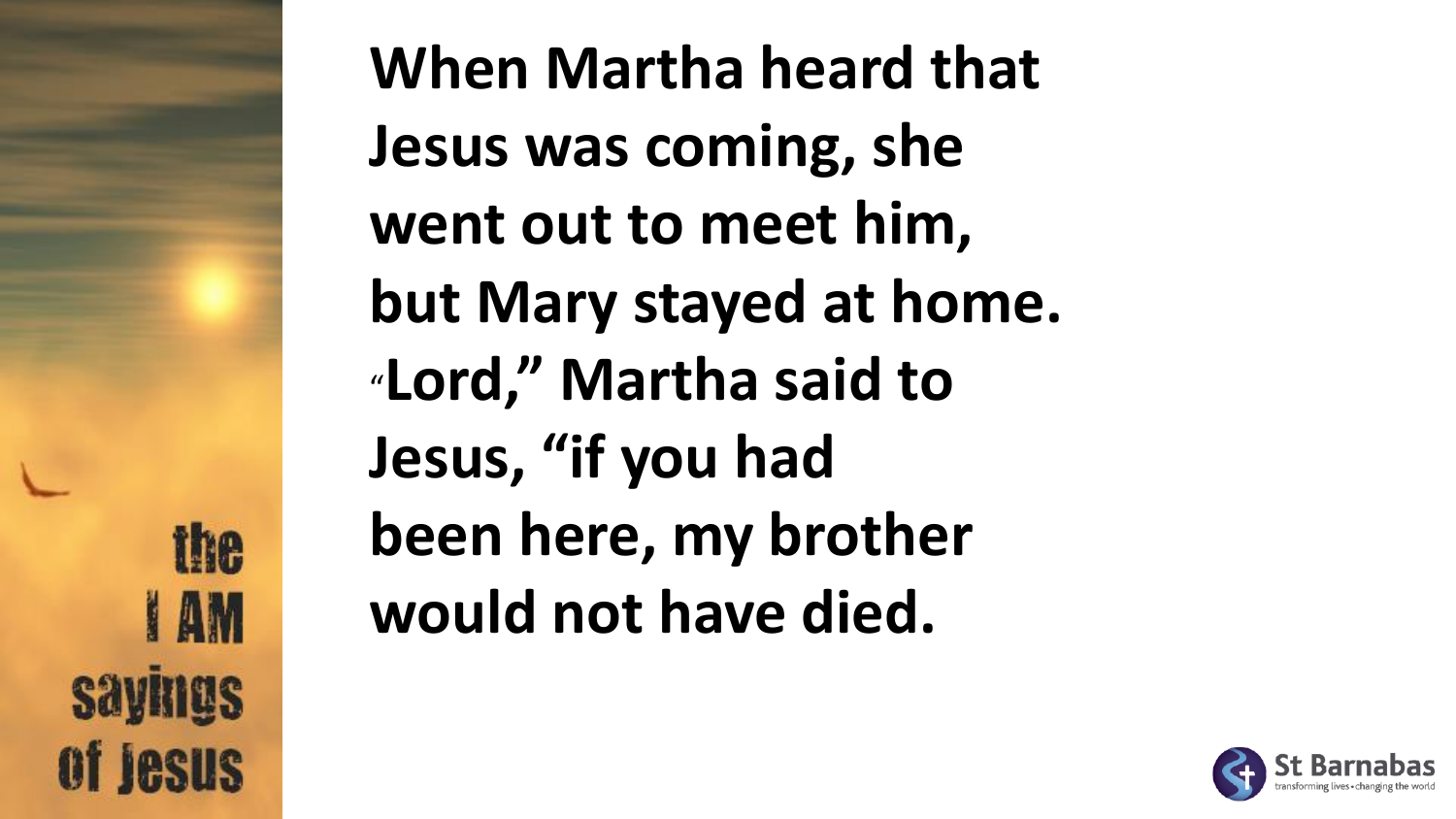fhe **JAM Savinus** of **Jesus** 

**But I know that even now God will give you whatever you ask." Jesus said to her, "Your brother will rise again." Martha answered, "I know he will rise again in the resurrection at the last day."**

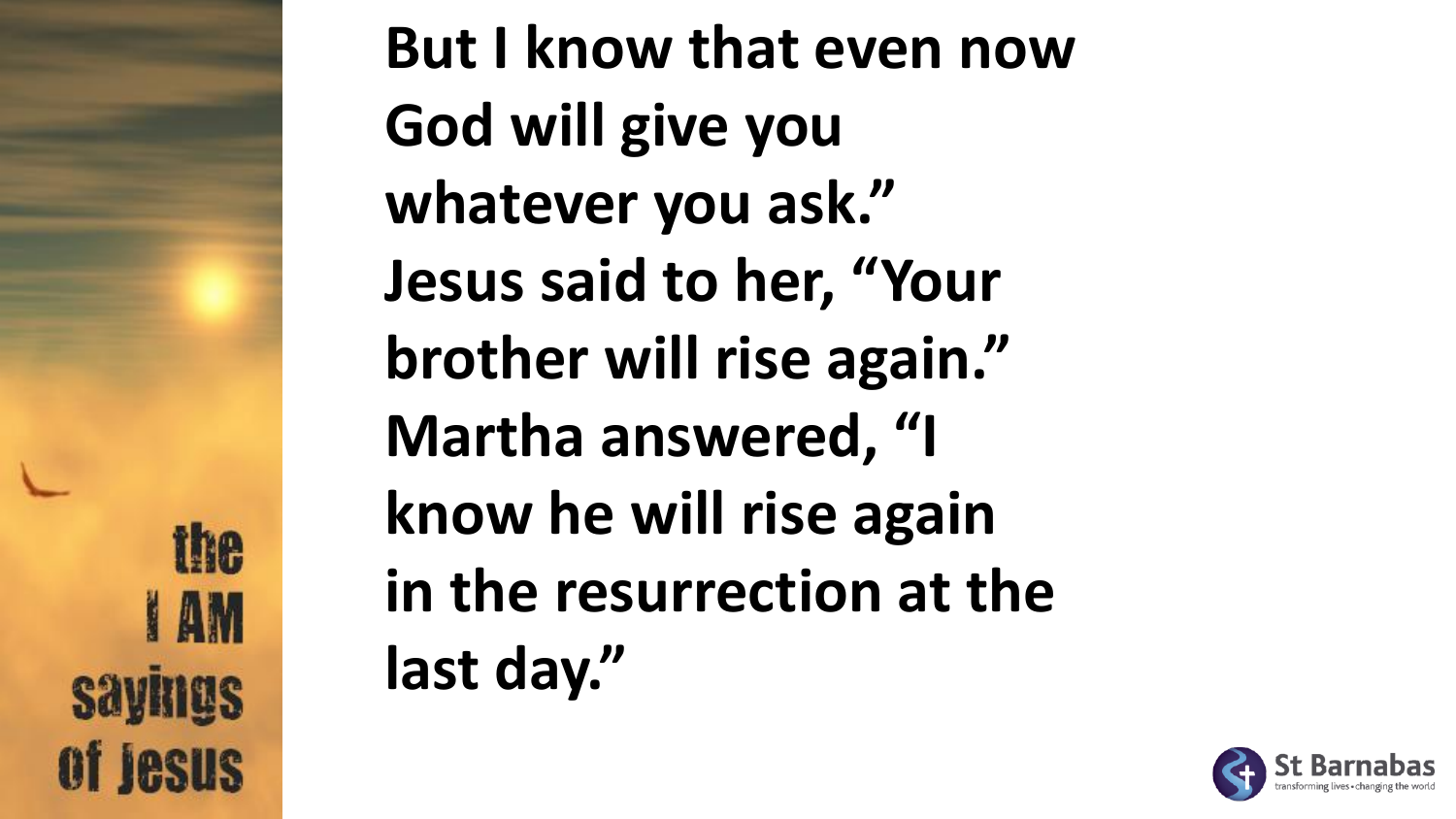ihe **AM** of lesus **Jesus said to her, "I am the resurrection and the life. Anyone who believes in me will live, even though they die; and whoever lives by believing in me will never die. Do you believe this?"**

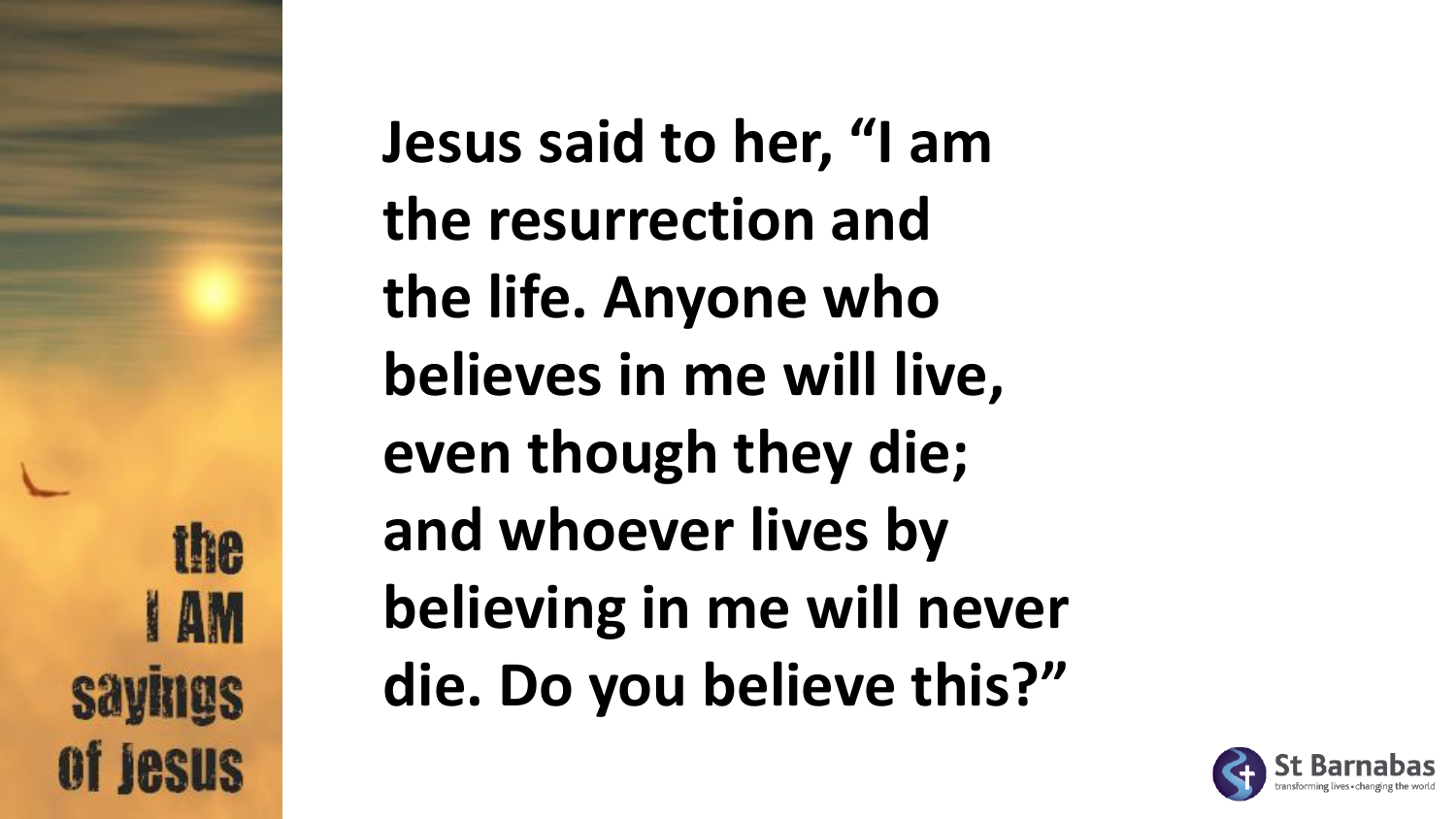fhe **AM** of **Jesus** 

**"Yes, Lord," she told him, "I believe that you are the Messiah, the Son of God, who was to come into the world."After she had said this, she went back and called her sister Mary aside. "The Teacher is here," she said, "and is asking for you."**

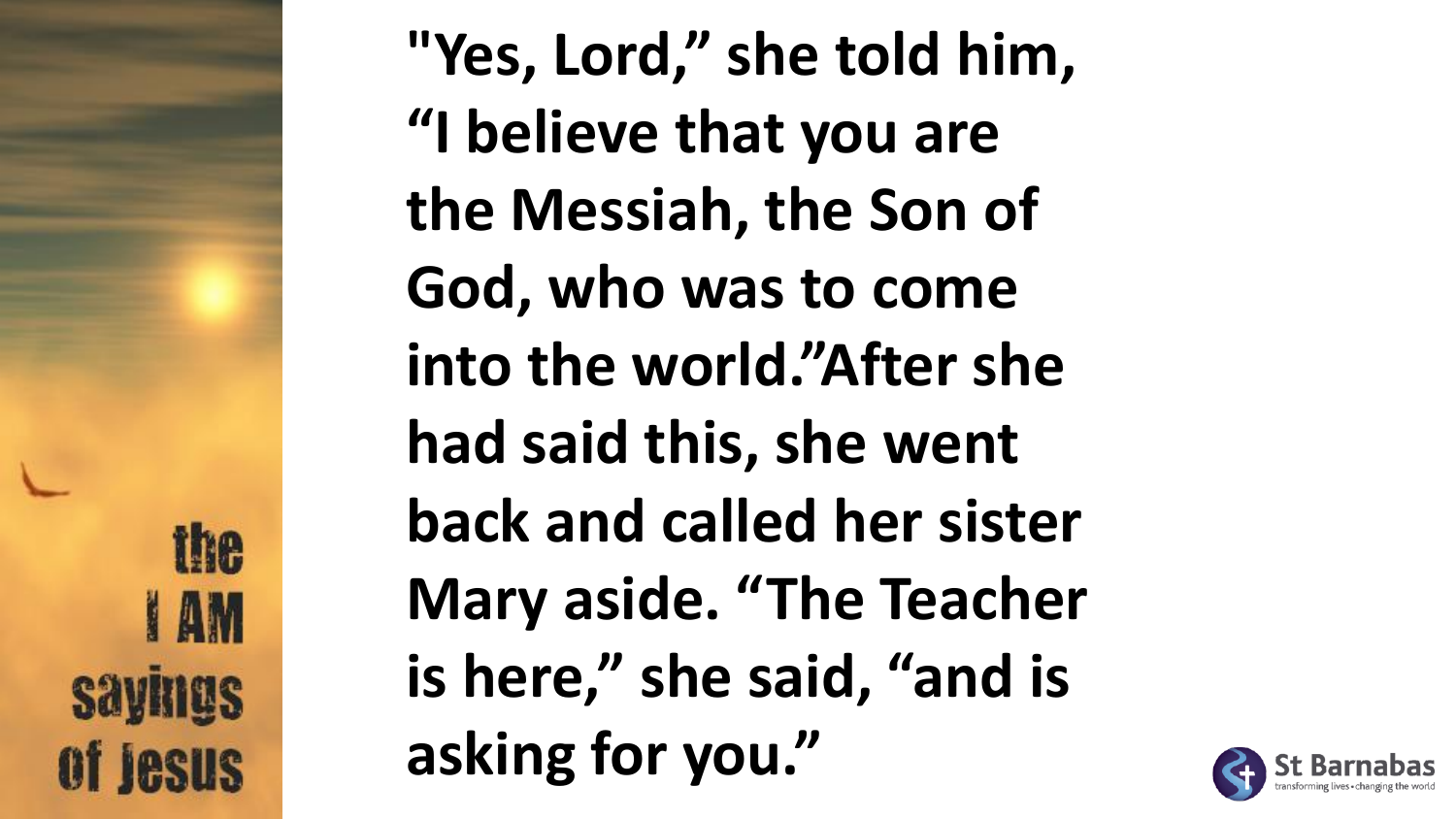the **AM** of lesus **When Mary heard this, she got up quickly and went to him. Now Jesus had not yet entered the village, but was still at the place where Martha had met him.**

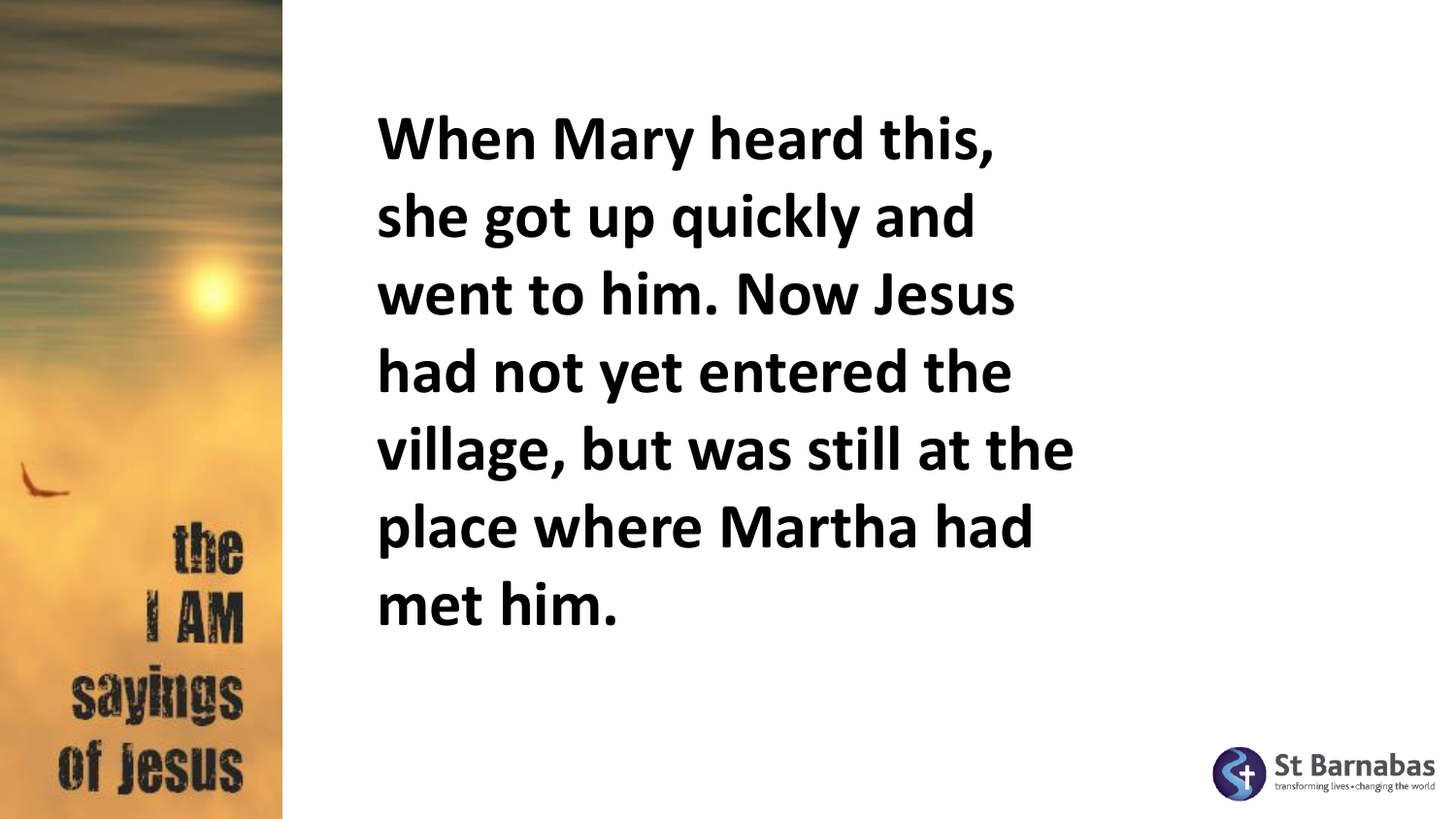ihe **AM** of lesus

**When the Jews who had been with Mary in the house, comforting her, noticed how quickly she got up and went out, they followed her, supposing she was going to the tomb to mourn there.**

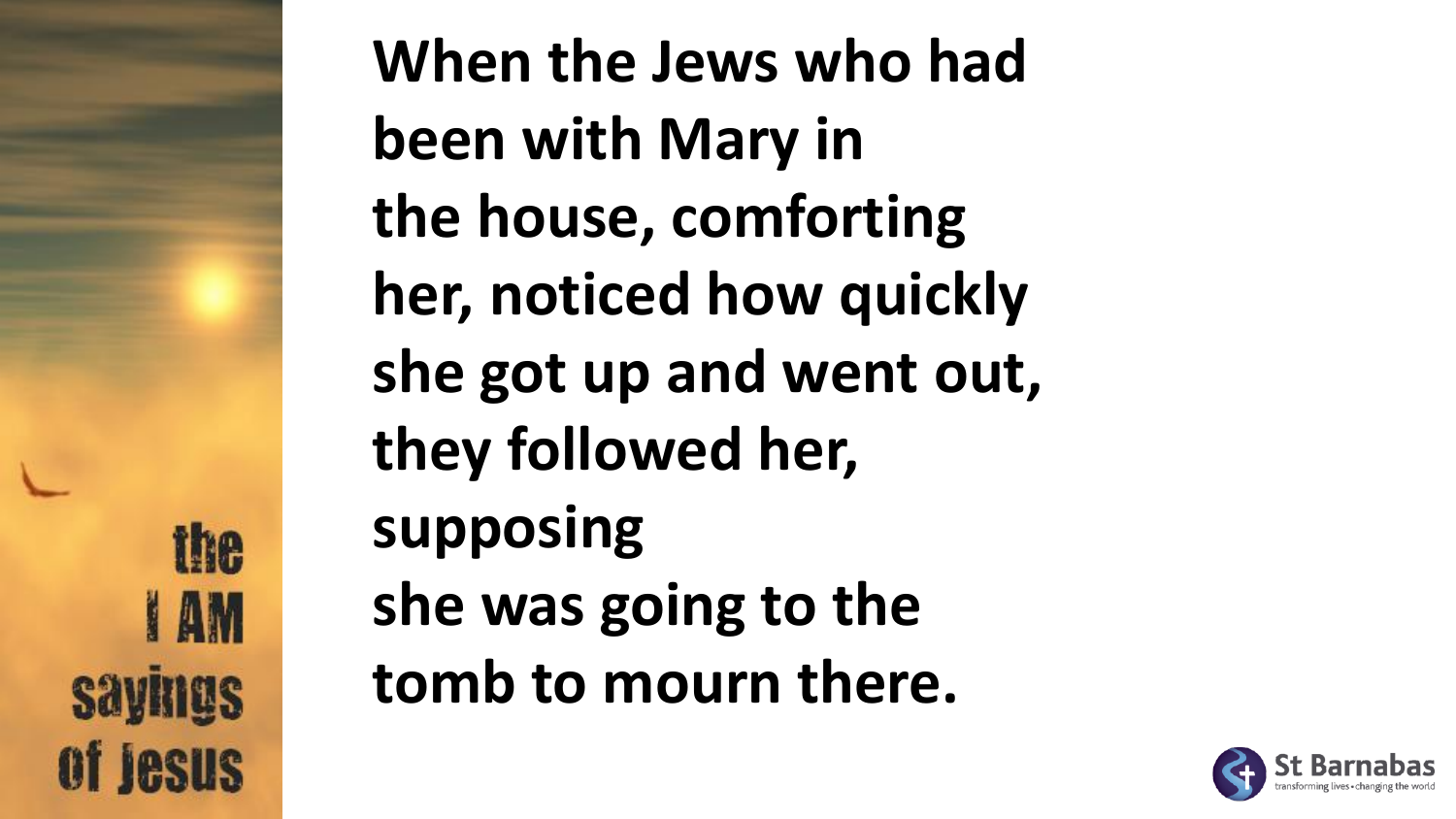ihe **AM** of lesus

**When Mary reached the place where Jesus was and saw him, she fell at his feet and said, "Lord, if you had been here, my brother would not have died."**

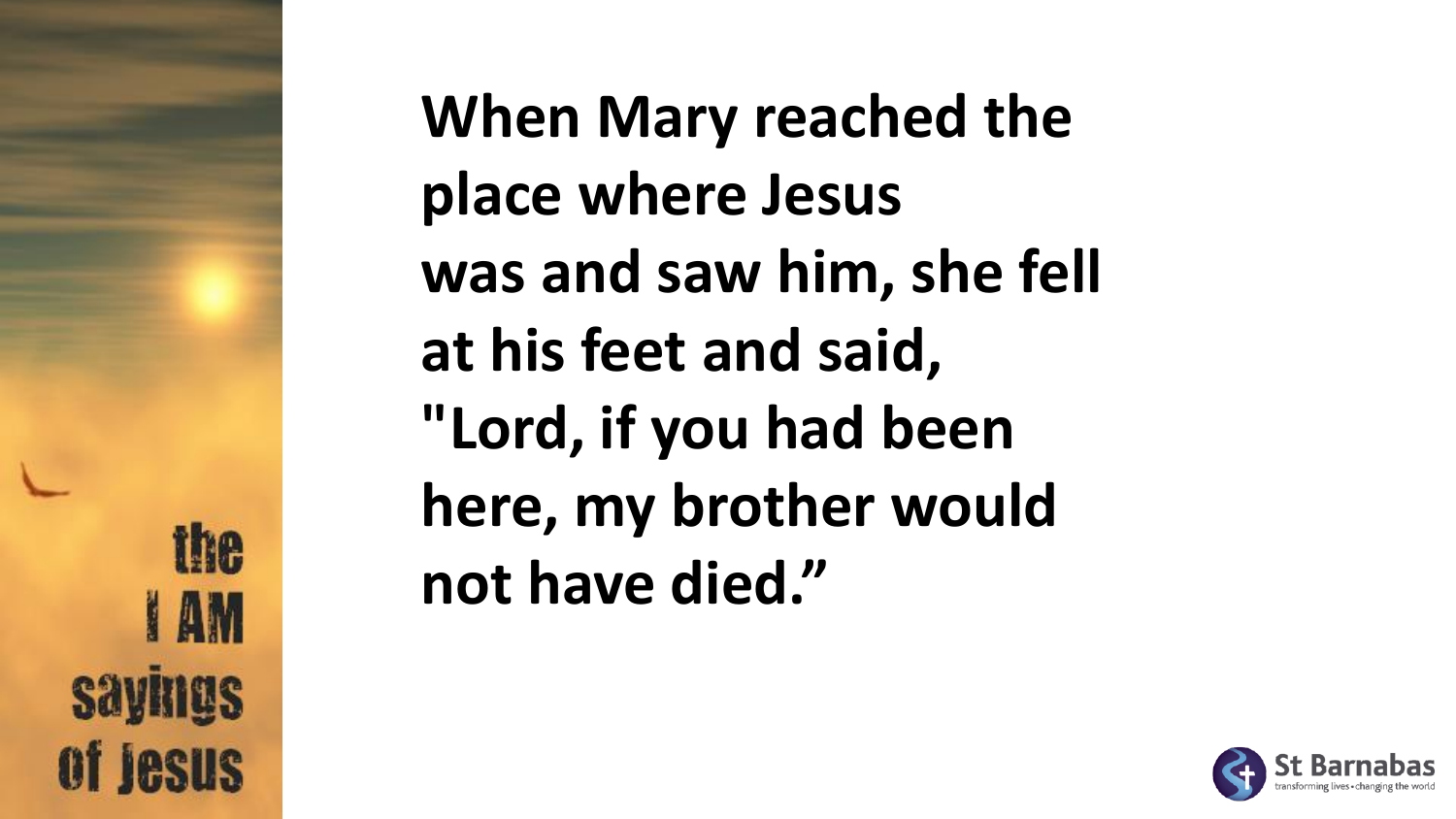ihe **JAM** of **jesus** 

**When Jesus saw her weeping, and the Jews who had come along with her also weeping, he was deeply moved in spirit and troubled. "Where have you laid him?" he asked."Come and see, Lord," they replied. Jesus wept.**

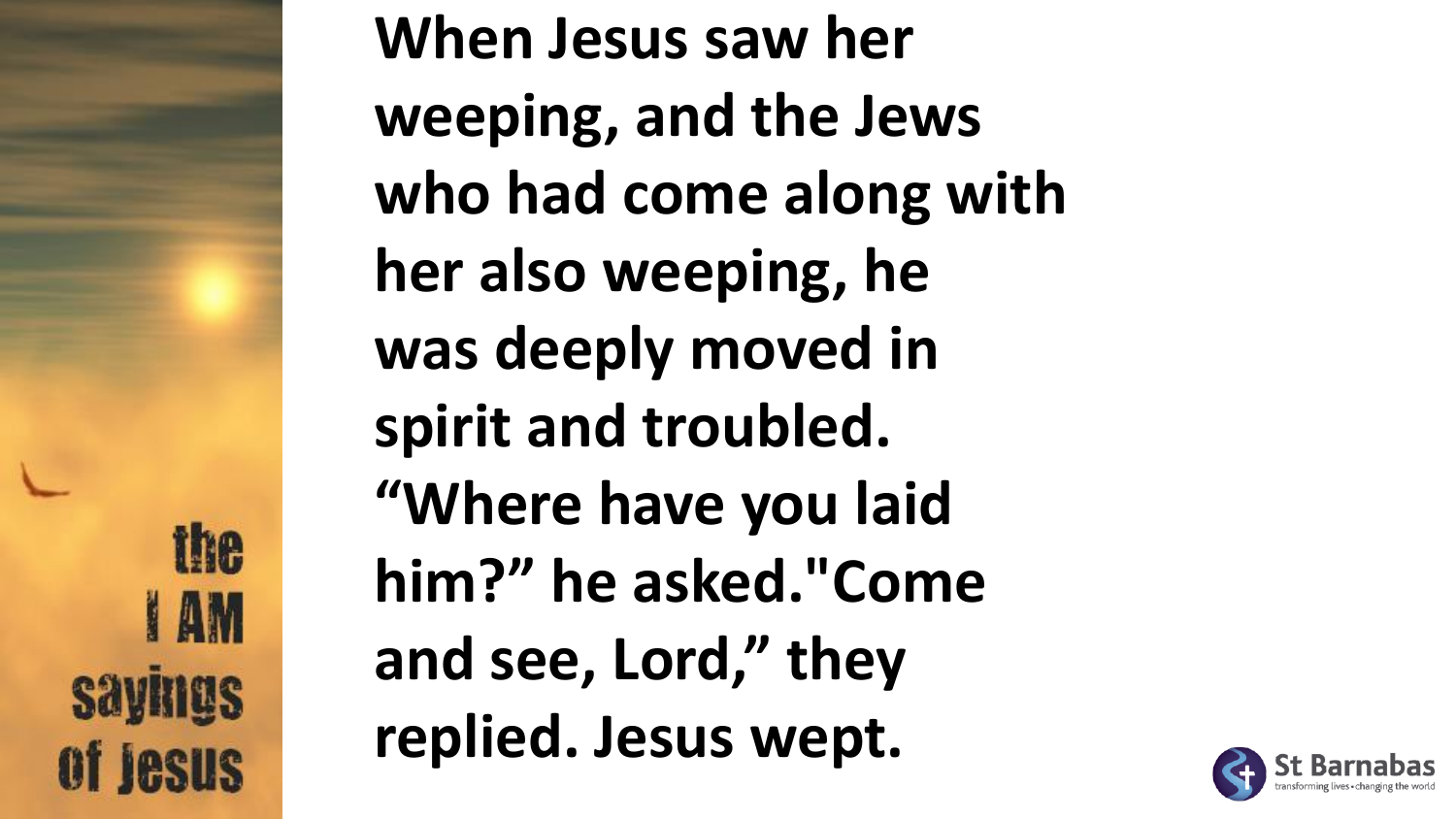ihe **I** AM of lesus **Then the Jews said, "See how he loved him!" But some of them said, "Could not he who opened the eyes of the blind man have kept this man from dying?"**

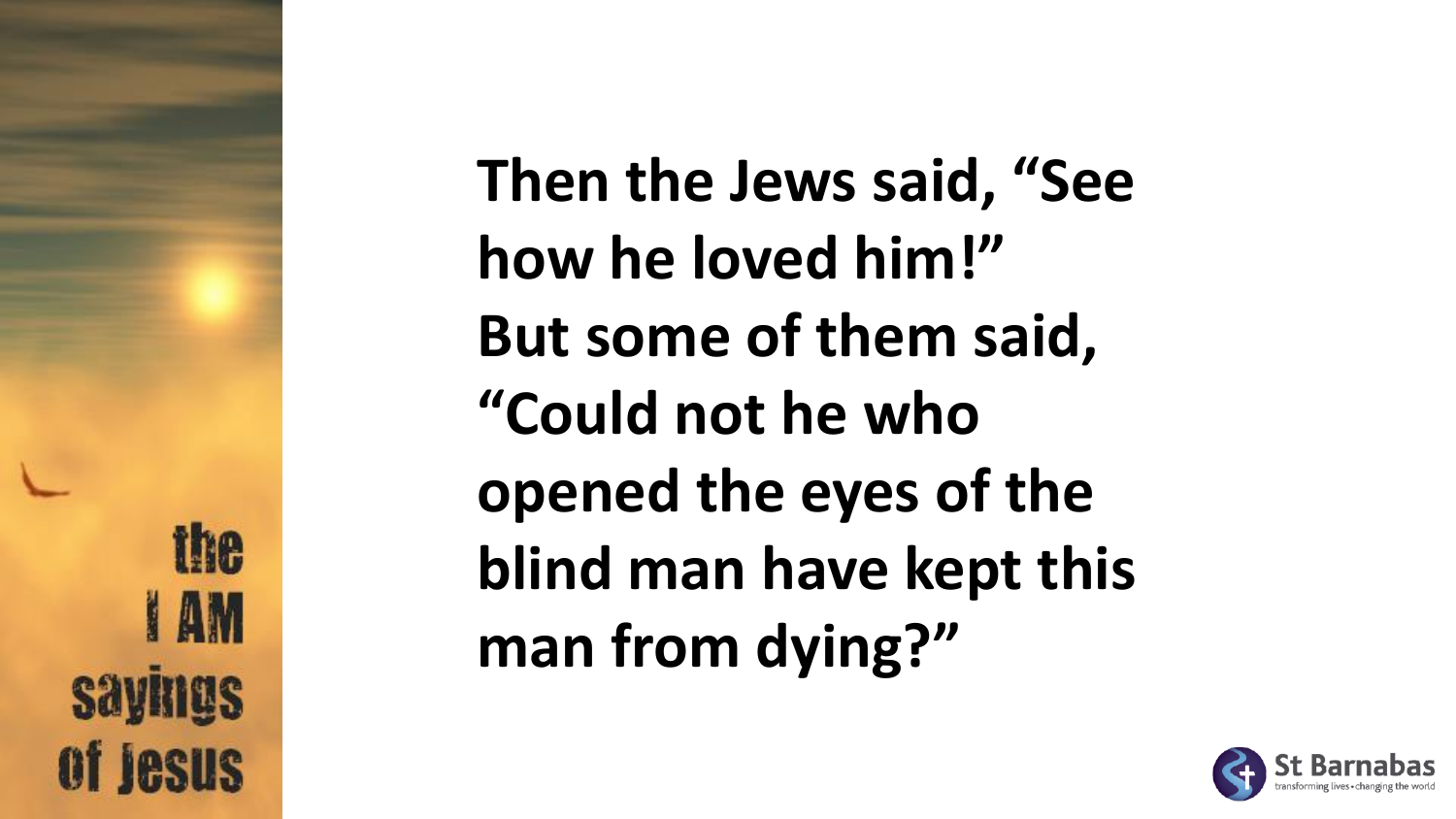ihe **AM** of **Jesus** 

**Jesus, once more deeply moved, came to the tomb. It was a cave with a stone laid across the entrance. "Take away the stone," he said.**

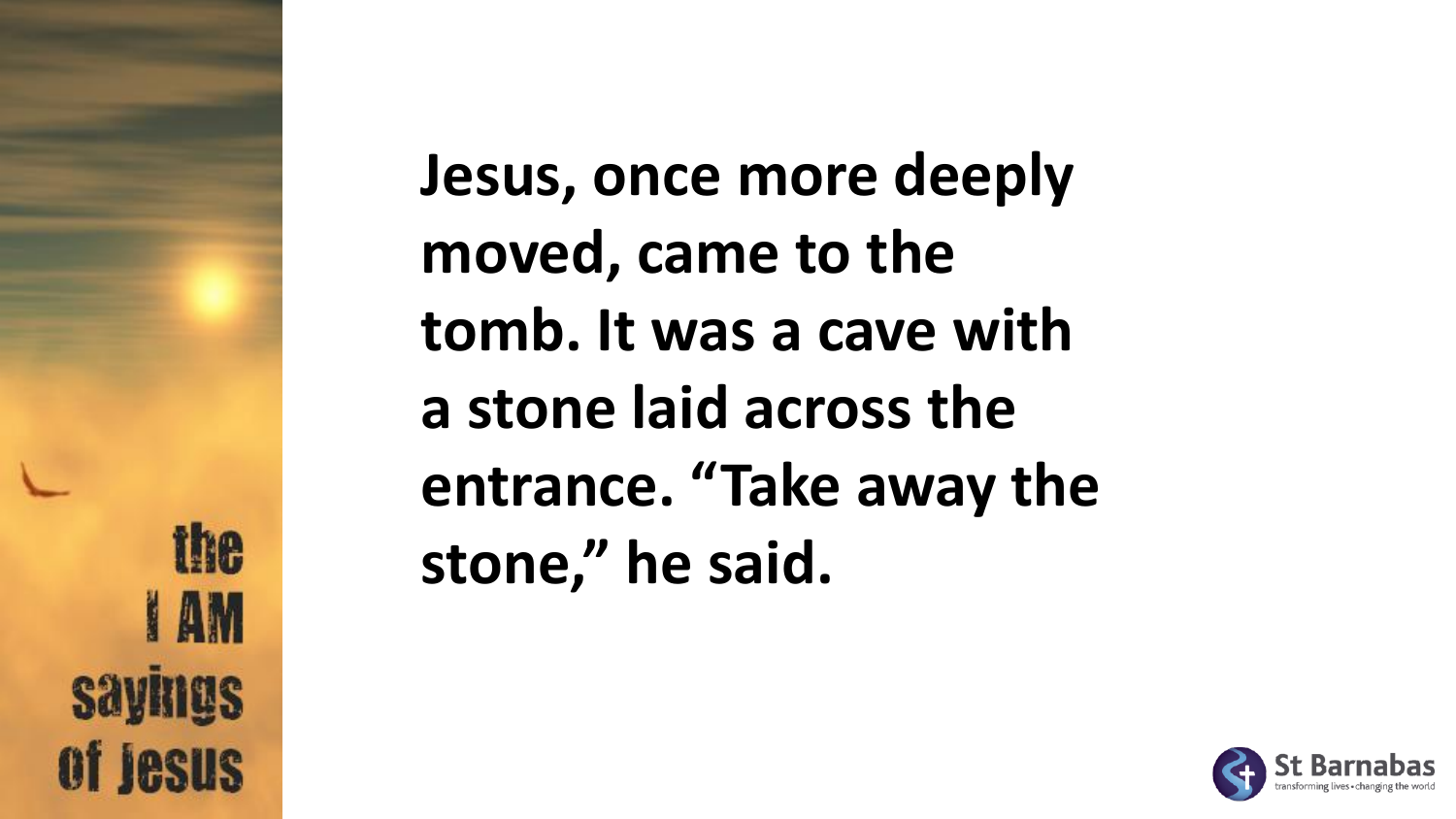fhe **JAM** of **Jesus** 

**"But, Lord," said Martha, the sister of the dead man, "by this time there is a bad odour, for he has been there four days." Then Jesus said, "Did I not tell you that if you believe, you will see the glory of God?" So they took away the stone.**

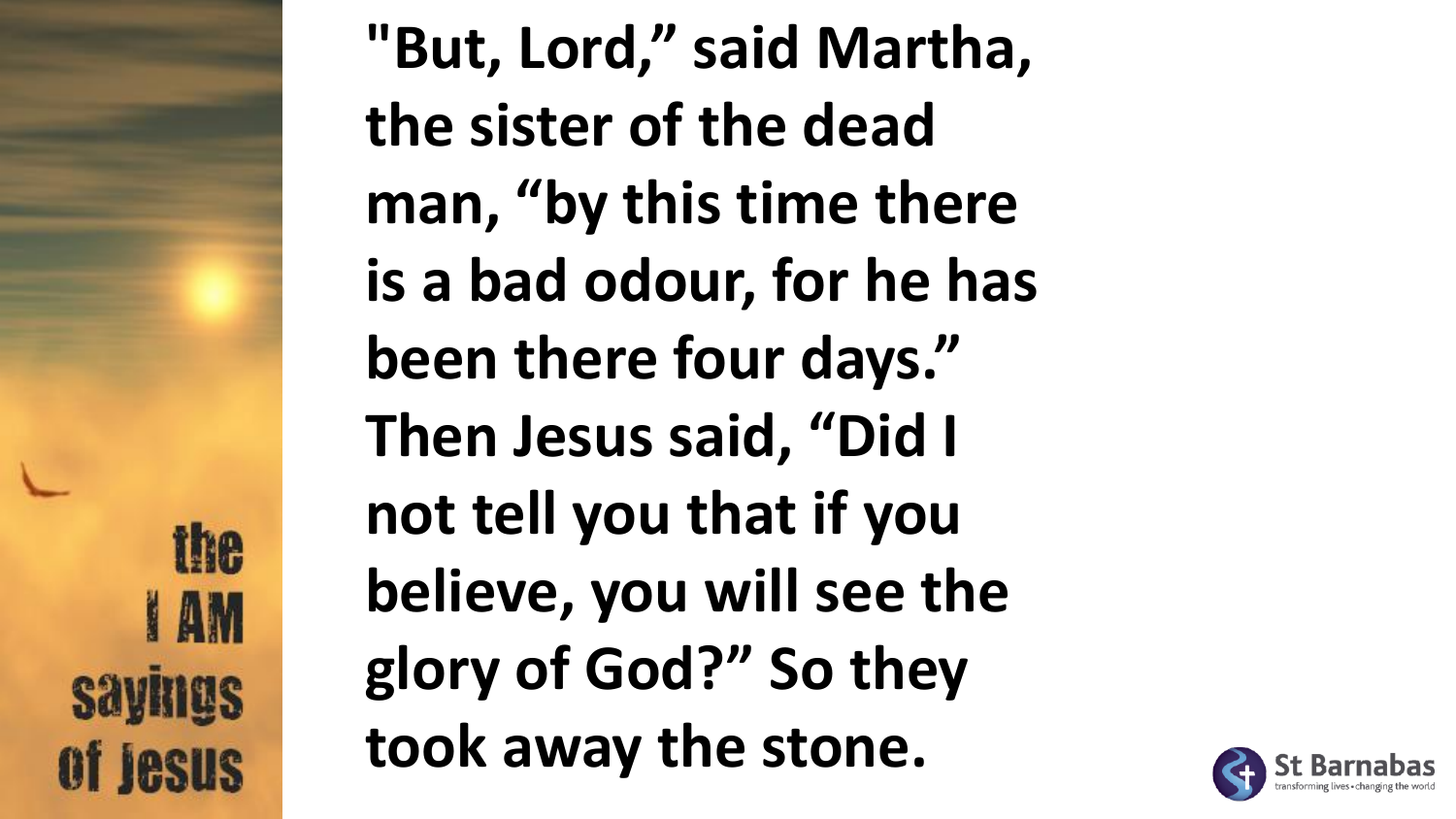Ine **AM**  **Then Jesus looked up and said, "Father, I thank you that you have heard me. I knew that you always hear me, but I said this for the benefit of the people standing here, that they may believe that you sent me."**

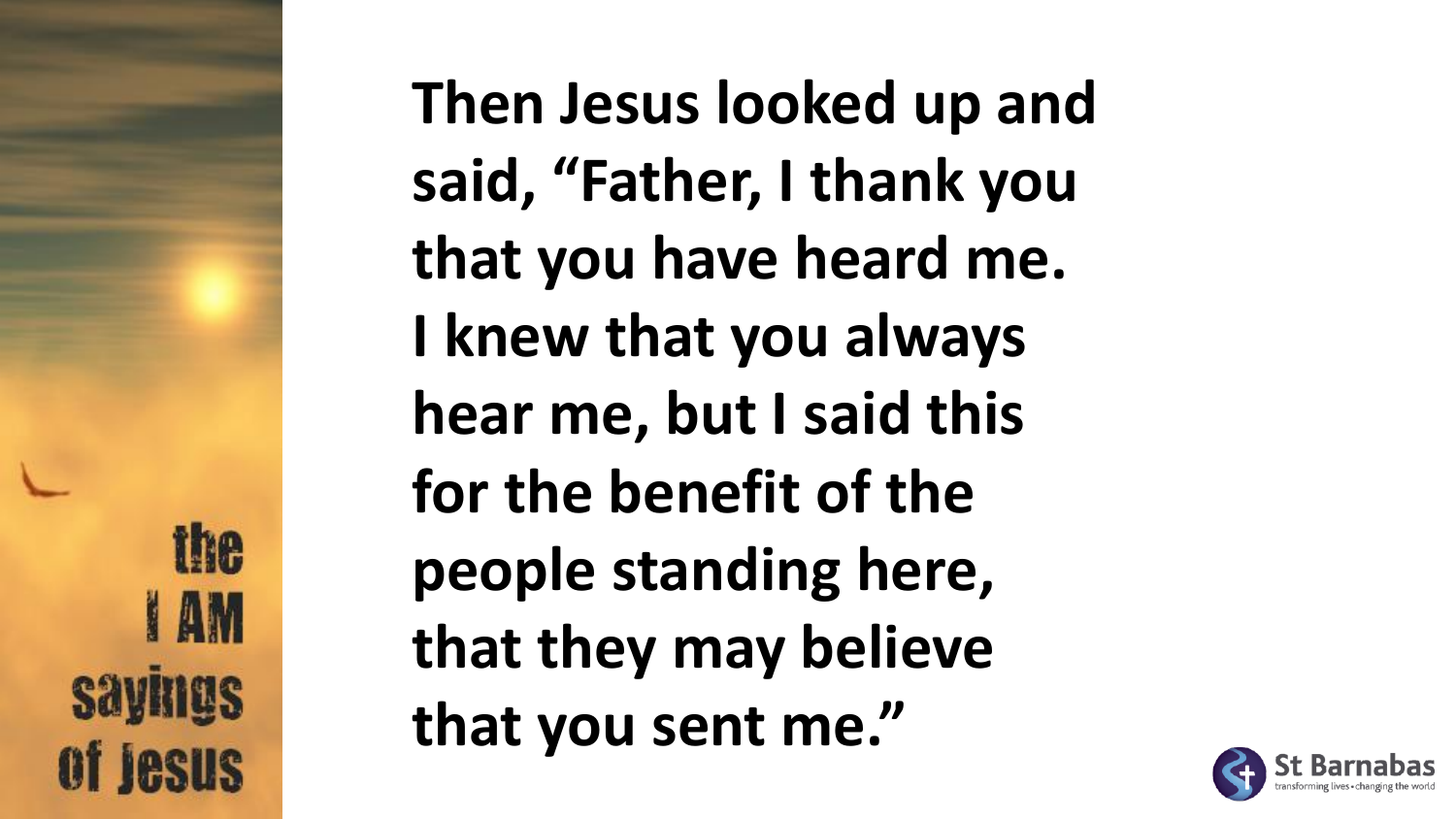ihe **I** AM of lesus **When he had said this, Jesus called in a loud voice, "Lazarus, come out!" The dead man came out, his hands and feet wrapped with strips of linen, and a cloth around his face.**

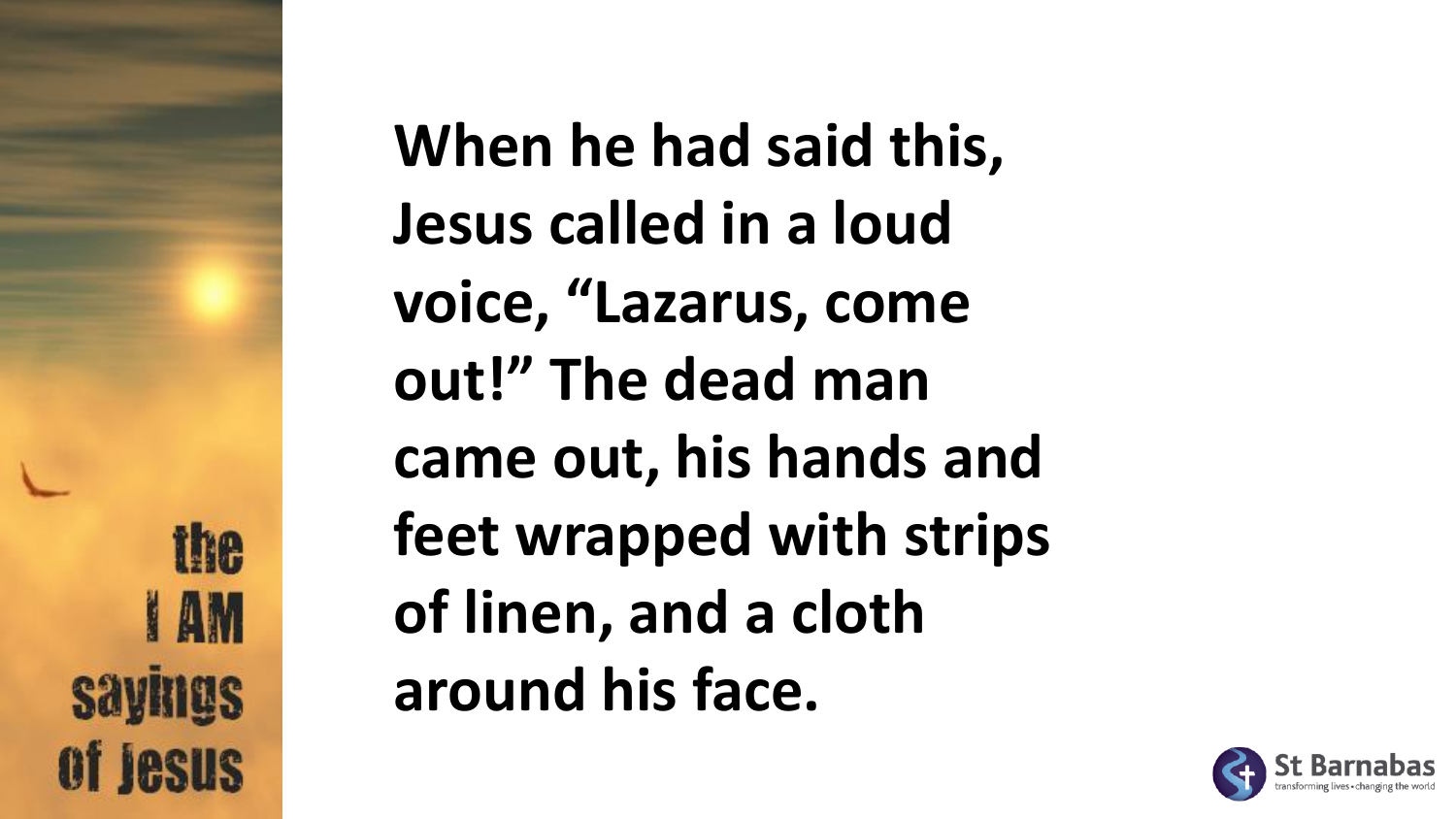the **I AM sayings** of **jesus** 

### **Jesus said to them, "Take off the grave clothes and let him go."**

**John 11:1-44**

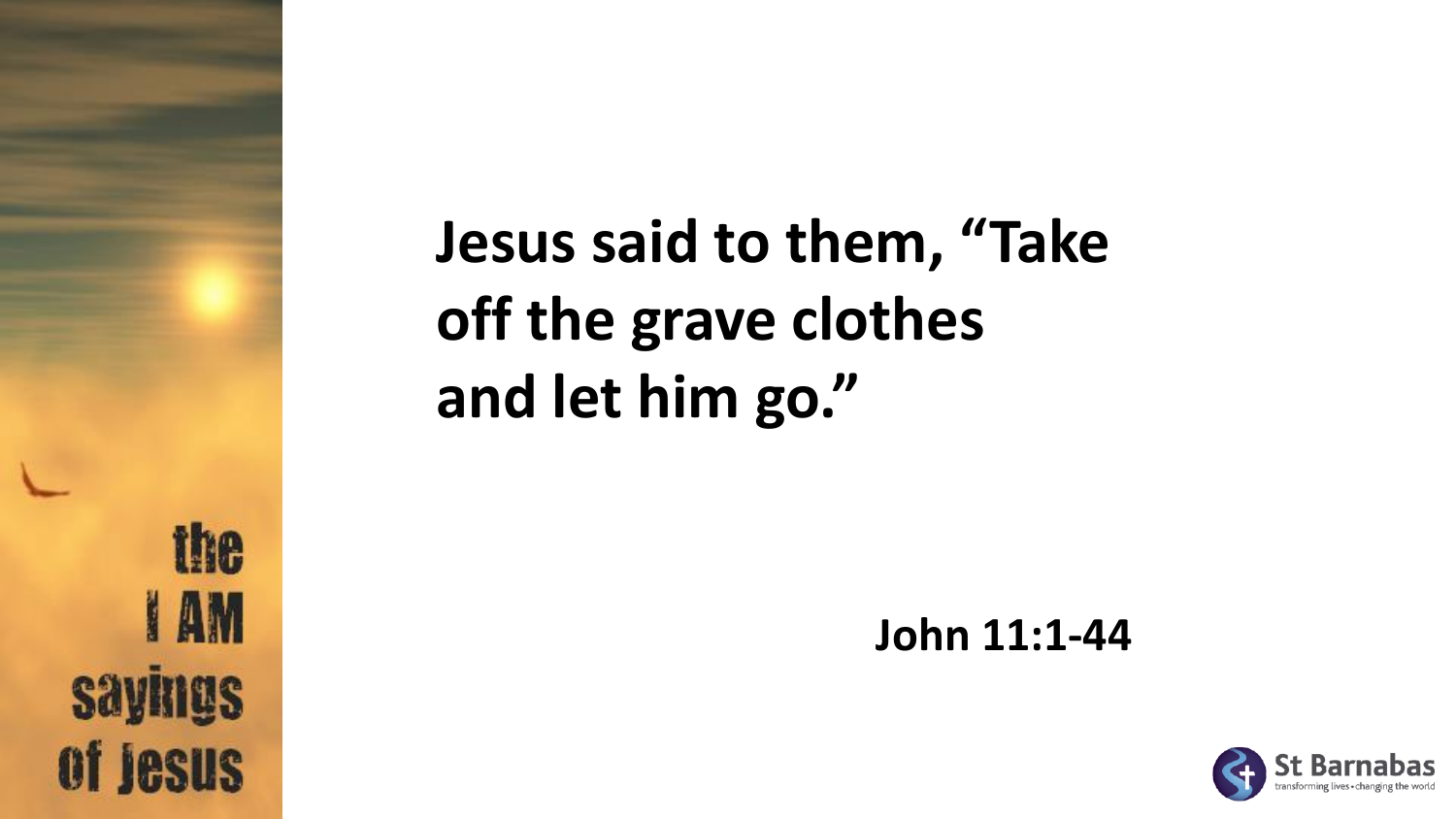## *Why did Jesus wait for two days?*



*John 11:6*

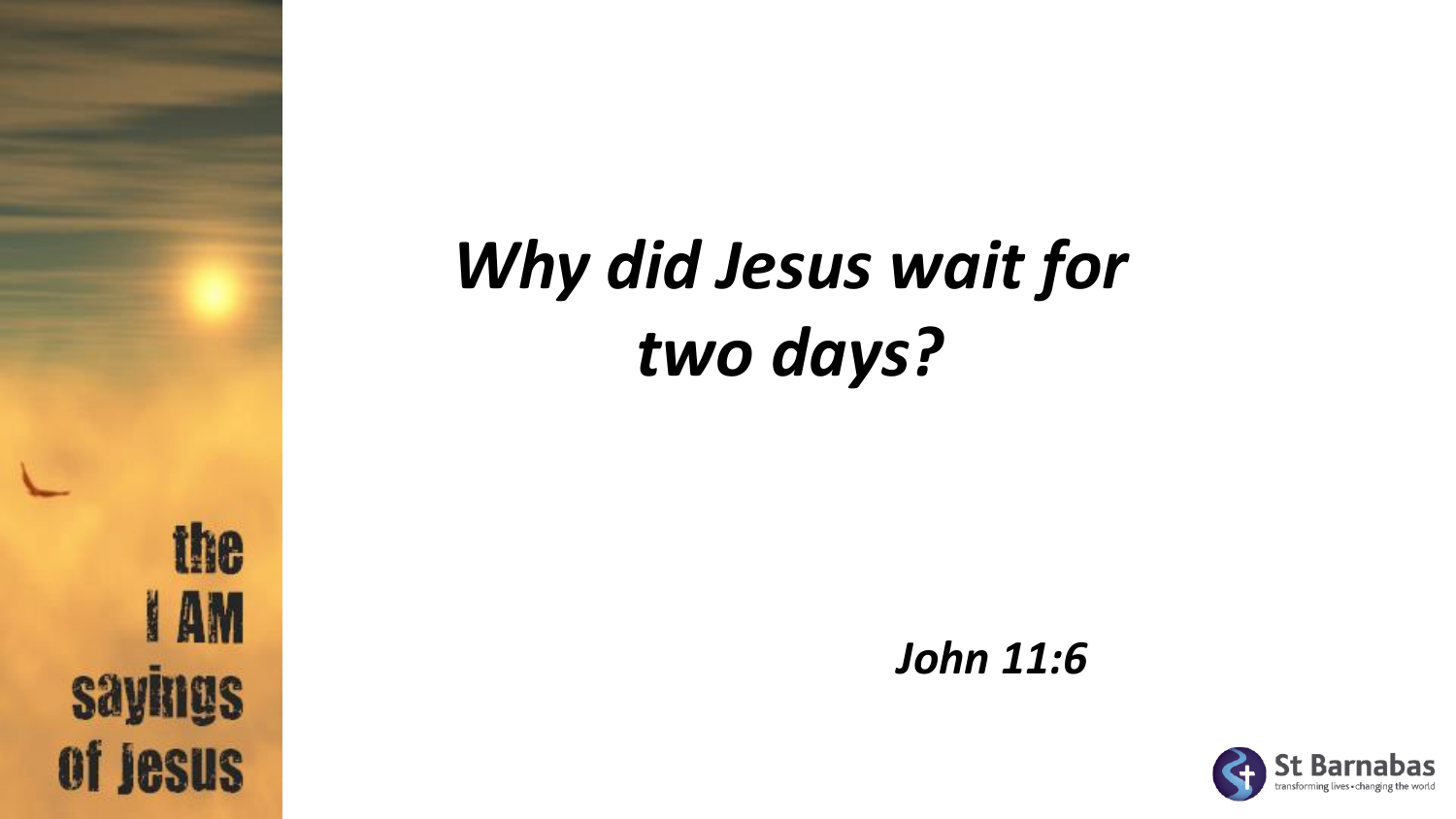ihe **JAM** of lesus

**I am the resurrection and the life. Anyone who believes in me will live, even though they die; and whoever lives by believing in me will never die.**

# *Do you believe this?"*

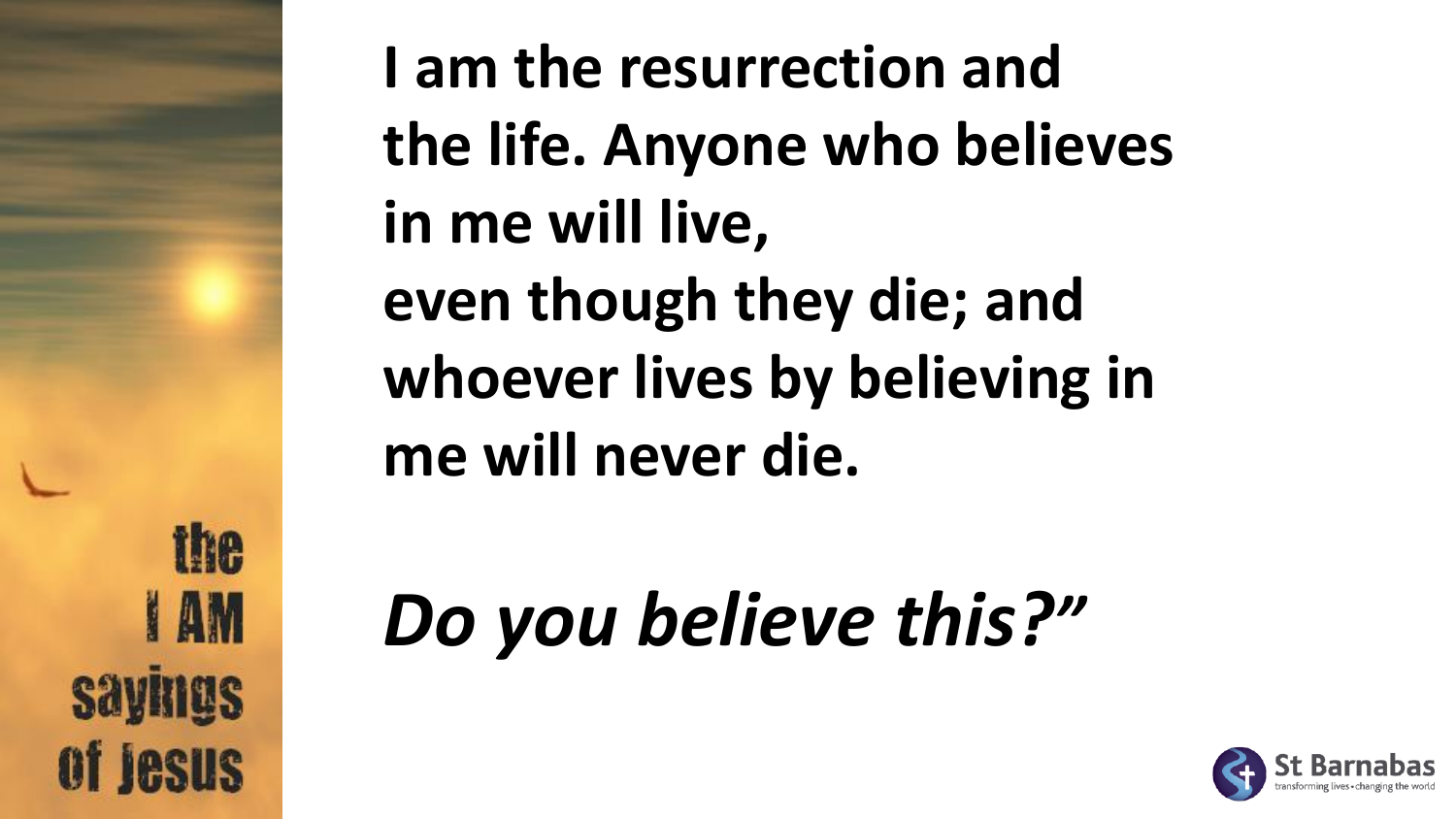the **I AM sayings** of **jesus** 

## *Why was Lazarus's death permitted?*

*John 11:37*